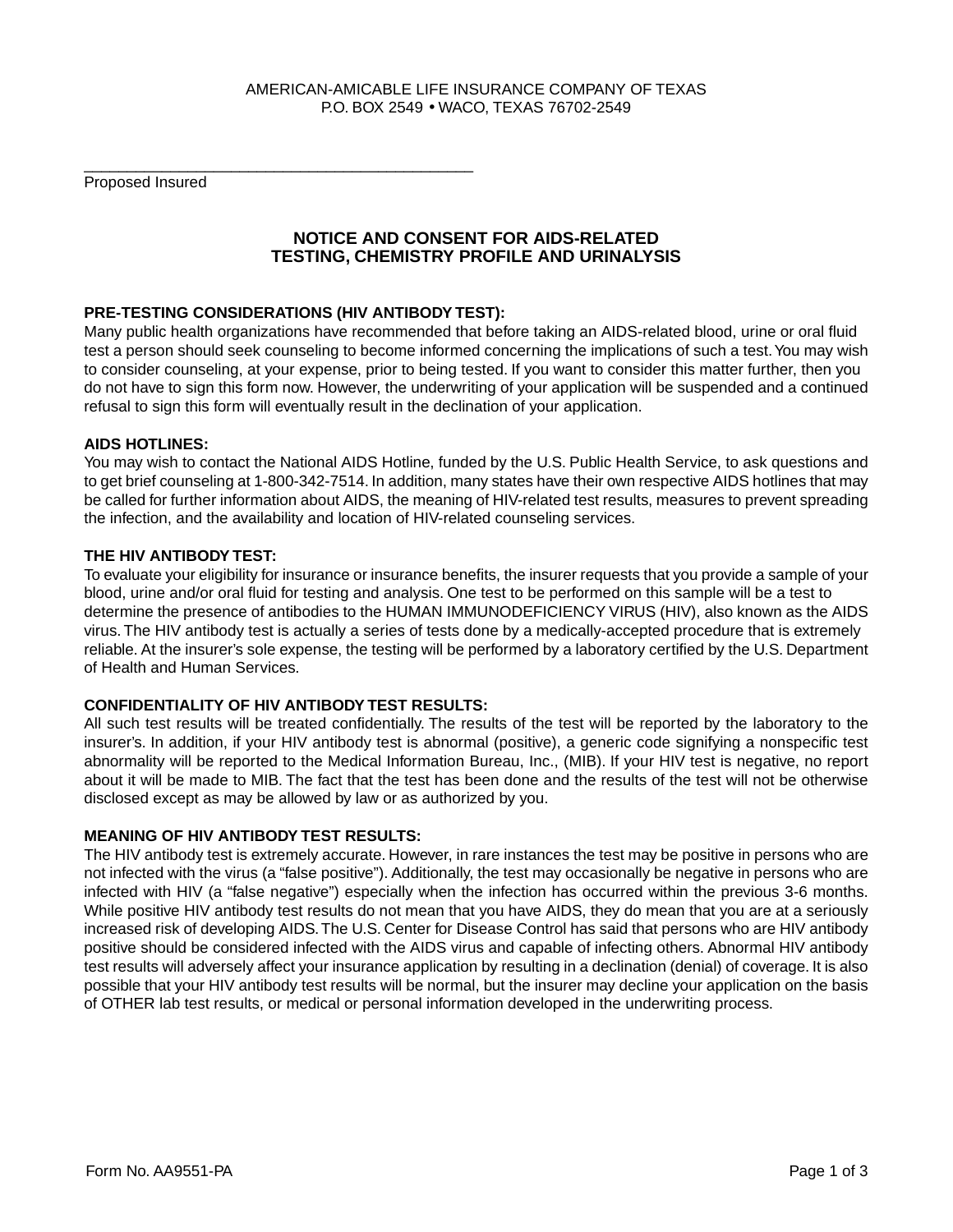#### **NOTIFICATION OF ABNORMAL HIV ANTIBODY TEST RESULTS:**

If your HIV antibody test results are abnormal, we will notify whomever you designate below and we will confirm that we have done so at your request. We encourage you to designate your physician or another professional who can counsel you in confidence on the personal medical significance of an abnormal test. You may also elect to receive abnormal test results directly by filling in your name and address below. No routine notification will be sent for normal results.

I request that results of an abnormal HIV antibody test be sent to the following person and address:

| Name: $\Box$ Dr. $\Box$ Mr. $\Box$ Ms. (Check one) |           | <b>Initial Here</b> |       |     |
|----------------------------------------------------|-----------|---------------------|-------|-----|
| <b>Street</b>                                      | Unit/Apt. | City                | State | Zip |

## **NOTICE OF OTHER TESTING:**

To further evaluate your insurability, the insurer may require the performance of a Chemistry Profile and Urinalysis. A CHEMISTRY PROFILE is a series of tests for total cholesterol, HDL cholesterol, triglycerides, glucose and blood sugar control, liver function and kidney function. URINALYSIS is a microscopic and chemical examination of the urine for evidence of kidney or urinary tract disease, medications, drugs, nicotine, and their metabolites. We do not routinely notify insureds of these specific test results.

## **CONSENT:**

I have read and I understand this Notice and Consent Form. I voluntarily consent to the withdrawal of blood, urine and/or oral fluid from me, the testing of my blood, urine and/or oral fluid for HIV antibodies, performance of a chemistry profile and urinalysis, and the disclosure of abnormal HIV antibody test results and reporting thereof to MIB as described above. I understand that (i) I may revoke my consent to these tests by refusing to provide blood, urine and/ or oral fluid samples, and (ii) I may obtain a copy of this form.

\_\_\_\_\_\_\_\_\_\_\_\_\_\_\_\_\_\_\_\_\_\_\_\_\_\_\_\_\_\_\_\_\_\_\_\_\_\_\_\_\_ \_\_\_\_\_\_\_\_\_\_\_\_\_\_\_\_\_\_\_\_\_\_\_\_\_\_\_\_\_\_\_\_\_\_\_\_\_\_\_\_\_\_

This authorization will expire in 12 months if testing has not been undertaken by then.

Date Date Signature of Proposed Insured